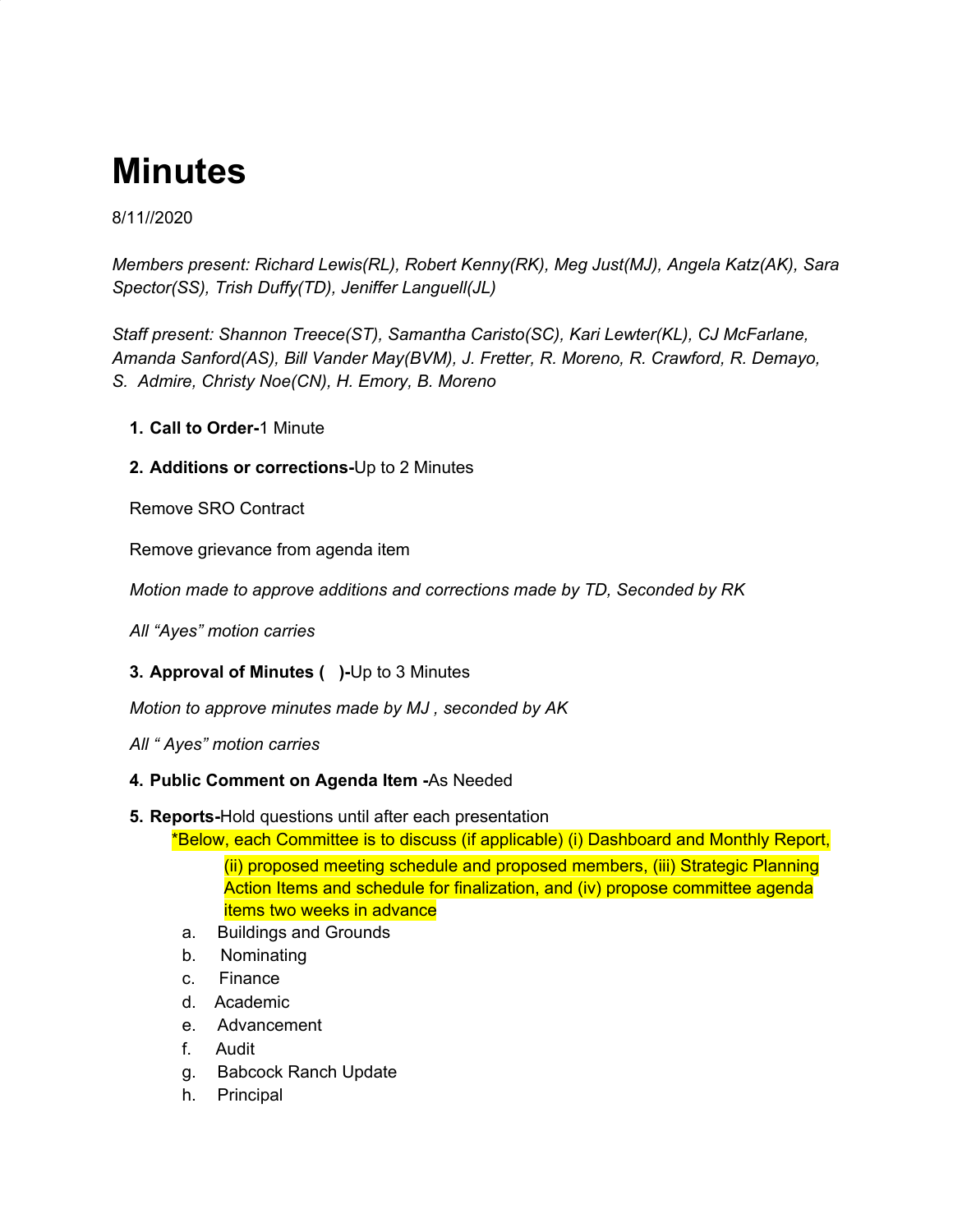I. Consultant

#### **6. Consent Agenda**

#### a. SRO Contract

- **7. Old Business-**Up to 5 Minutes
	- a. Charter Contract Deadlines

#### **8. New Business**

- a. School opening discussion- *10 minutes*
- b. Grievance- *5 minutes*

#### **9. Comments-**As Needed

- a. Public
- c. Attorney
- d. Principal
- e. Board (Good of the Order)

# **Adjourn**

*Motion to adjourn made by TD , seconded by AK*

*All "Ayes" motion carries*

# **Public Comment**

*The public is invited to speak. Comments are limited to 3 minutes. The board may not answer questions during the meeting, however the staff member may answer questions after the meeting.*

*-Lisa Ritchie: Grievance, Treece does not care about who she hurts and only cares about test scores and her image*

*-Kari Lewter: Treece cares for the staff and about the students*

*-Heather Emory: Grateful to be given the opportunity to work for BNS*

*-Rachel Crawford: Treece is an amazing leader and encourages teachers to give their best to students*

*-Bethany Moreno: She supports me and supports all staff*

*-Rachel Demayo: Teachers at BNS has supportive culture, she is the most supportive principal I have ever worked for*

*-Julia Fretter: Most amazon, caring person and administrator in regards to what kids need. I am honored to be a teacher at BNS*